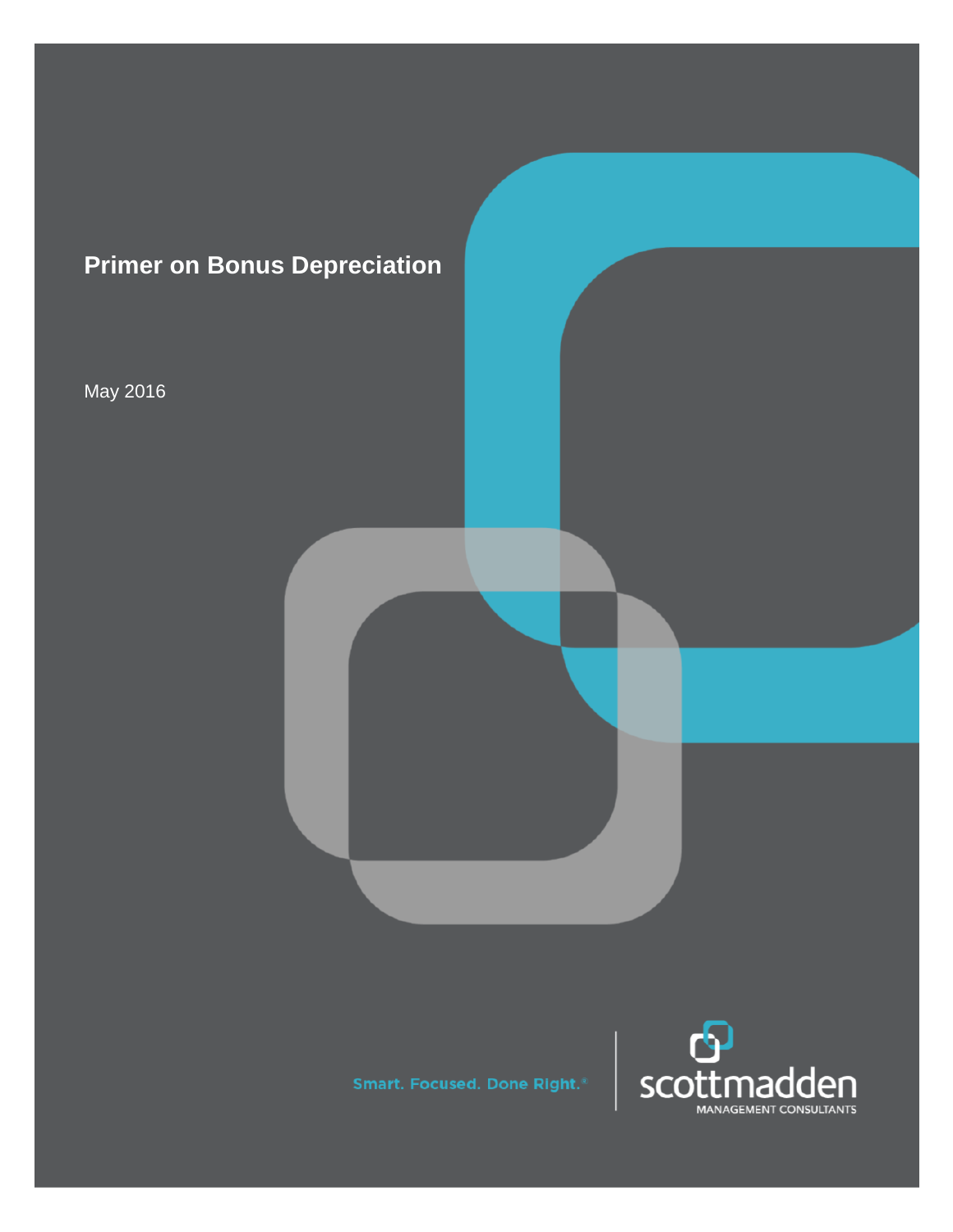

# **Table of Contents**

| Appendix D – Bonus Depreciation Comments from Recent Company Reports (Q1 2016)  12                                                                                                           |  |
|----------------------------------------------------------------------------------------------------------------------------------------------------------------------------------------------|--|
| Appendix E – S&P Global Market Intelligence Article: "S&P, Moody's Warn Utilities Must Plan for Bonus<br>Depreciation Tax Break's Expiration" (S&P Global Market Intelligence, 4/12/2016) 13 |  |

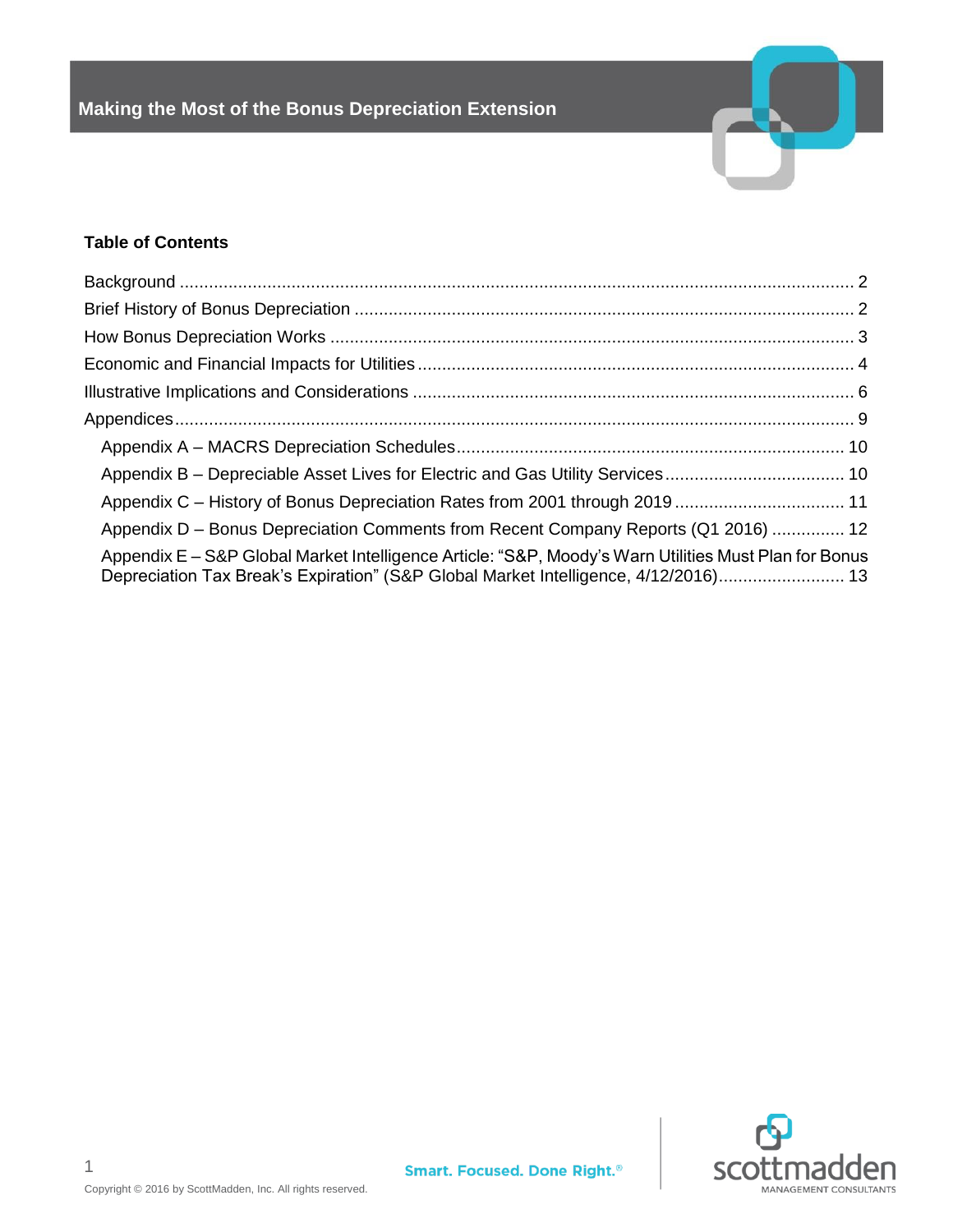While bonus depreciation is not a new concept, the extension of bonus depreciation provisions as part of the \$1.1 trillion tax extender bill passed in December 2015 was unexpected by some. Electric and gas utilities have since been weighing options and determining how to make the most of this development in lieu of their unique financial situations—with short decision timelines and potential impacts on cash flow, rate base, and earnings in the billions of dollars for the industry as a whole. The purpose of this document is to provide an overview of the issue of bonus depreciation and to illustrate a few potential impacts and implications that utilities may want to consider as they determine how to proceed.

## <span id="page-2-0"></span>**BACKGROUND**

The Modified Accelerated Cost Recovery System (MACRS), established in 1986, is a method of depreciation in which a business' investments in certain tangible property are expensed, for tax purposes, over a specified time period through annual deductions. A business can typically deduct the costs of acquiring an asset more rapidly under MACRS than under economic depreciation rules, which require that these assets are expensed using a "straight-line" method.

MACRS is the method of depreciation used for most property, though assets vary by class, which determines the depreciable life, or cost recovery period, of the property. Class depreciation timeframes vary between three and 50 years, depending on the type of property.

- **Renewable Projects Various renewable energy technologies qualify for a five-year cost** recovery period, including solar and wind energy property, geothermal assets, fuel cells, and combined heat and power technologies. Certain biomass property is eligible for a seven-year cost recovery period under MACRS
- **Traditional Projects Investments in conventional utility plants (generation, transmission,** distribution, and general plant) may be depreciated over longer periods of time. Examples include:
	- 15-year recovery period for nuclear power plants
	- Seven-year recovery period for natural gas gathering lines

*See Appendix A for an example of a MACRS depreciation table for assets of different useful lives. See Appendix B for a list of depreciable asset lives for electric and gas utility services.*

## <span id="page-2-1"></span>**BRIEF HISTORY OF BONUS DEPRECIATION**

## **Introduction**

2

Bonus depreciation—also referred to as "bonus first-year depreciation" or "accelerated first-year depreciation"—has generally been available since September 11, 2001 (the provision expired in between 2005 and 2007), and has ranged from 30% to 100% over the years.

*See Appendix C for a full history of bonus depreciation rates in the United States.*

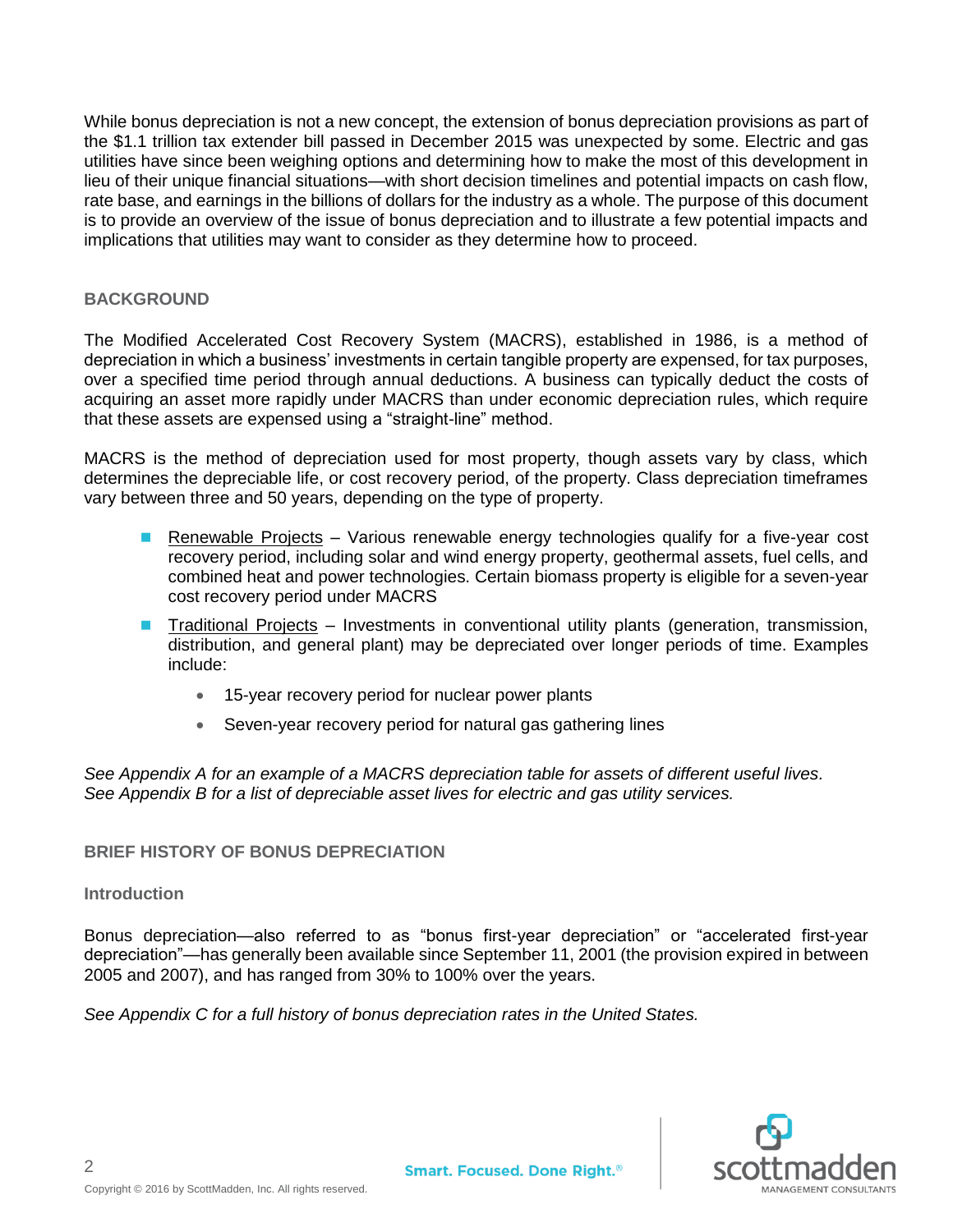## **2008 Downturn**

Congress took action to further incentivize capital investment by accelerating the depreciation schedule economy-wide. The [Tax Relief, Unemployment Insurance Reauthorization, and Job Creation Act of 2010](http://www.finance.senate.gov/legislation/details/?id=10874ed6-5056-a032-52cd-99708697eff0) allowed companies to claim a 100% depreciation bonus on qualifying capital equipment purchased and placed in service by December 31, 2011.

#### **2013 "Fiscal Cliff"**

Congress included an extension of 50% bonus depreciation in early 2013 in the so-called "fiscal cliff" deal, which was scheduled to expire at the end of 2013. Under 50% bonus depreciation, in the first year of service, companies could elect to depreciate 50% of the basis, while the remaining 50% is depreciated under the normal MACRS recovery period.

#### **2014**

At the end of 2014, Congress passed a retroactive extension such that companies that placed qualifying equipment in service through December 31, 2014 were eligible for 50% bonus depreciation.

**December 2015 (Most Recent Development)**

Congress passed the [Protecting Americans from Tax Hikes Act \(PATH\) of 2015,](http://waysandmeans.house.gov/wp-content/uploads/2015/12/SECTION-BY-SECTION-SUMMARY-OF-THE-PROPOSED-PATH-ACT.pdf) which included a fiveyear extension of bonus depreciation, extending bonus depreciation to property acquired and placed into service from 2015 through 2019 (with an additional year for certain property with a longer production period), including a phase-out structured as follows:

- $2015-2017 50%$  bonus depreciation
- 2018 40% bonus depreciation
- 2019 30% bonus depreciation
- $\blacksquare$  2020 and beyond 0% bonus depreciation

## <span id="page-3-0"></span>**HOW BONUS DEPRECIATION WORKS**

**Solar Project Example with ITC**

Qualifying solar energy equipment is eligible for a cost-recovery period of five years under MACRS. For equipment on which an [Investment Tax Credit \(ITC\)](https://www.seia.org/policy/finance-tax/solar-investment-tax-credit) or a [1603 Treasury Program](https://www.seia.org/policy/finance-tax/1603-treasury-program) grant is claimed, the owner must reduce the project's depreciable basis by one-half the value of the 30% ITC.

**MACRS Depreciation on a \$1M Solar Project<sup>1</sup> – Assume you have a solar project valued at** \$1M. The taxable basis is reduced by half of the 30% Investment Tax Credit, so it is 85% of \$1M, or \$850,000. Prior to "bonus depreciation," this would typically be depreciated according to the following five-year schedule:



<sup>1</sup> <http://heliopower.com/2016/01/06/bonus-depreciation-solar/>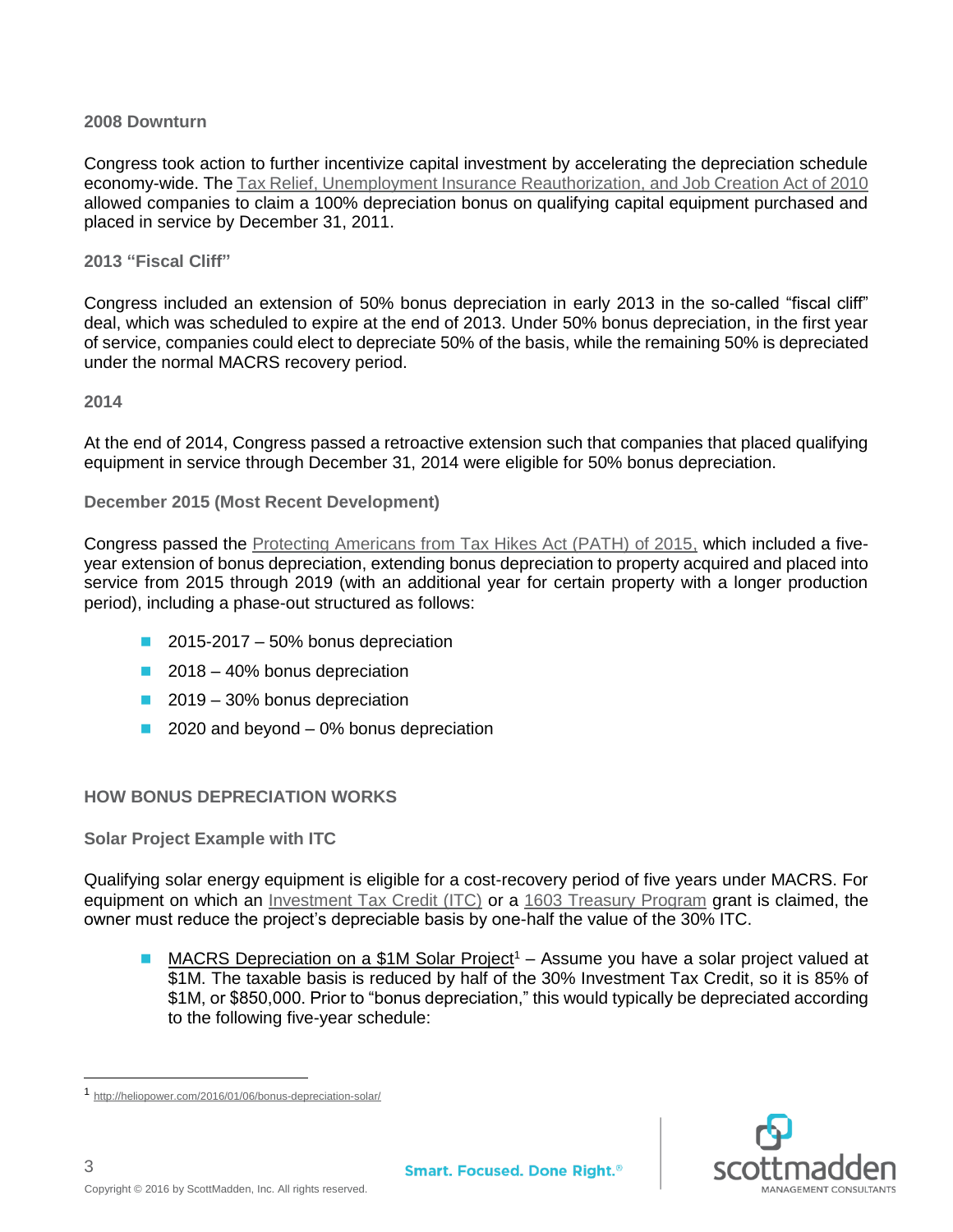|                           | 2016      | 2017      | 2018      | 2019     | 2020     | 2021     |
|---------------------------|-----------|-----------|-----------|----------|----------|----------|
| <b>Depreciation Basis</b> | \$850,000 |           |           |          |          |          |
| <b>Depreciation %</b>     | 20.00%    | 32.00%    | 19.20%    | 11.52%   | 11.52%   | 5.76%    |
| Depreciation Expense      | \$170,000 | \$272,000 | \$163,200 | \$97,920 | \$97,920 | \$48,960 |

Under MACRS, system owners could depreciate 20% in the first year

 50% Bonus Depreciation on a \$1M Solar Project – Under 50% bonus depreciation, system owners may claim depreciation of half of their solar facility after it is placed in service; the other 50% is depreciated using the normal depreciation table, in this case five-year MACRS. So, in the first year, the 50% bonus depreciation reduces the post-ITC basis by half, from \$850,000 to \$425,000. Now you can apply the first-year 20% MACRS depreciation rate to this residual half of the basis, gaining an additional \$85,000 of first-year depreciation (\$425,000 x  $20\%$  = \$85,000). Thereafter, you continue to apply the MACRS rates to the residual half of the basis,  $$425,000 \times 32\% = $136,000$  of depreciation in the second year, and so on

|                              | 2016      | 2017                       | 2018     | 2019     | 2020     | 2021     |
|------------------------------|-----------|----------------------------|----------|----------|----------|----------|
| <b>Depreciation Basis</b>    | \$425,000 | (after Bonus Depreciation) |          |          |          |          |
| <b>Depreciation %</b>        | 20.00%    | 32.00%                     | 19.20%   | 11.52%   | 11.52%   | 5.76%    |
| <b>Depreciation Expensel</b> | \$85,000  | \$136,000                  | \$81,600 | \$48,960 | \$48,960 | \$24,480 |
| <b>Bonus Depreciation</b>    | \$425,000 |                            |          |          |          |          |
| <b>Total Depreciation</b>    | \$510,000 | \$136,000                  | \$81,600 | \$48,960 | \$48,960 | \$24,480 |

50% Bonus Depreciation accelerates the MACRS depreciation schedule.

## <span id="page-4-0"></span>**ECONOMIC AND FINANCIAL IMPACTS FOR UTILITIES**

#### **General Theory**

Bonus depreciation theoretically increases the amount of capital expenditures and/or accelerates projects planned for later years, thus boosting economic growth and creating jobs. Because it rewards new investments, its core benefit is to allow companies to take more depreciation at the beginning of an asset's life, to increase the net present value of capital purchases (more linked [here](http://taxfoundation.org/blog/economic-effects-bonus-depreciation) from The Tax Foundation).

**Short-Term Tax and Cash Flow Benefits, Potential Drag on Earnings**

Bonus depreciation results in substantial present value tax savings and incremental cash flow availability for businesses that already had plans to purchase or construct qualified property.

- **The trade-off is offsetting deferred tax liabilities that lower rate base and reduce most utilities'** ability to generate earnings growth
- **As one industry analyst (Evercore ISI) observed in a recent note to investors, "[It] expects to** see the impact of bonus depreciation increasing cash flow but lowering EPS growth for [its] coverage universe by a bit less than 1% on average over the '16-'19 time period, with the

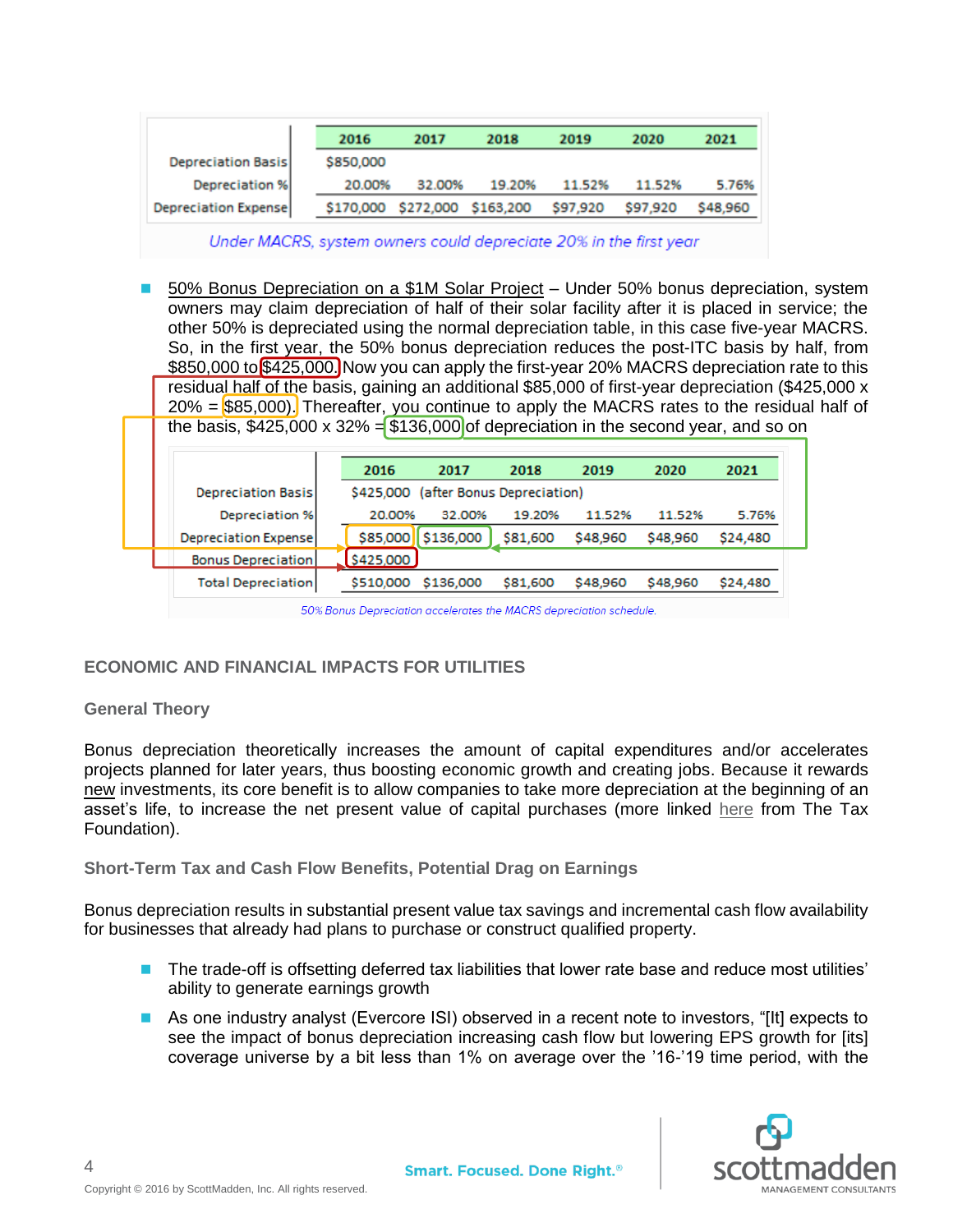impact more front-end loaded due to bonus deprecation starting at 50% in '15-'17 and declining to 40% in '18 and 30% in '19"<sup>2</sup>

- The expected impacts vary by company and regulatory jurisdiction, and they depend on each company's near-term outlook for capital expenditures and current tax position<sup>3</sup>
	- Companies with more near-term (eligible) capital expenditures and current taxes are more exposed from a GAAP and tax accounting perspective
	- Utilities in jurisdictions which treat bonus depreciation as accumulated deferred income taxes that lower rate base in future rate cases could see impeded future growth, but those in jurisdictions which treat bonus depreciation as a kind of "cost-free" source of permanent financing (i.e., not treated as an offset to rate base) could see a reduction in the overall authorized rate of return

**Long-Term Regulatory Tax Liabilities, Cash Reduction, and Uncertain Effects on Rate Base**

In the long term, and in the later years of an asset's life (for capital eligible for bonus depreciation), the tax and the cash flow advantages reverse as the timing difference between book depreciation and tax depreciation are reconciled and bonus depreciation unwinds.

- **Tax "normalization"** for the purpose of regulatory accounting smooths for any timing differences between tax and book bases by creating a deferred tax liability that is used to offset higher taxes in later years, ensuring that current customers do not pay lower taxes at the expense of future customers that might otherwise have higher taxes in the future
- **The To offset the higher tax burden in the long-term as bonus depreciation expires, other tools at** the disposal of some utilities include net operating losses, carry forwards, and production and investment tax credits which can be used to offset future taxes
- **As cash flow declines as bonus depreciation expires, utilities will likely compensate by issuing** a combination of debt and equity. If debt limits are constrained by regulatory requirements, utilities will be required to issue more equity to address cash needs
- **As utilities manage the uncertain rate base implications in their jurisdictions as bonus** depreciation expires, continued capital spending will continue to be a key tool



5

 $\overline{a}$ 

<sup>&</sup>lt;sup>2</sup> "Depreciation: A Holiday Gift the Industry Didn't Need," Evercore ISI, 12/22/2015

 $^3$  "US Electric Utilities & IPPs: Making Sense of the Bonus Depreciation Debate," UBS, 1/26/2016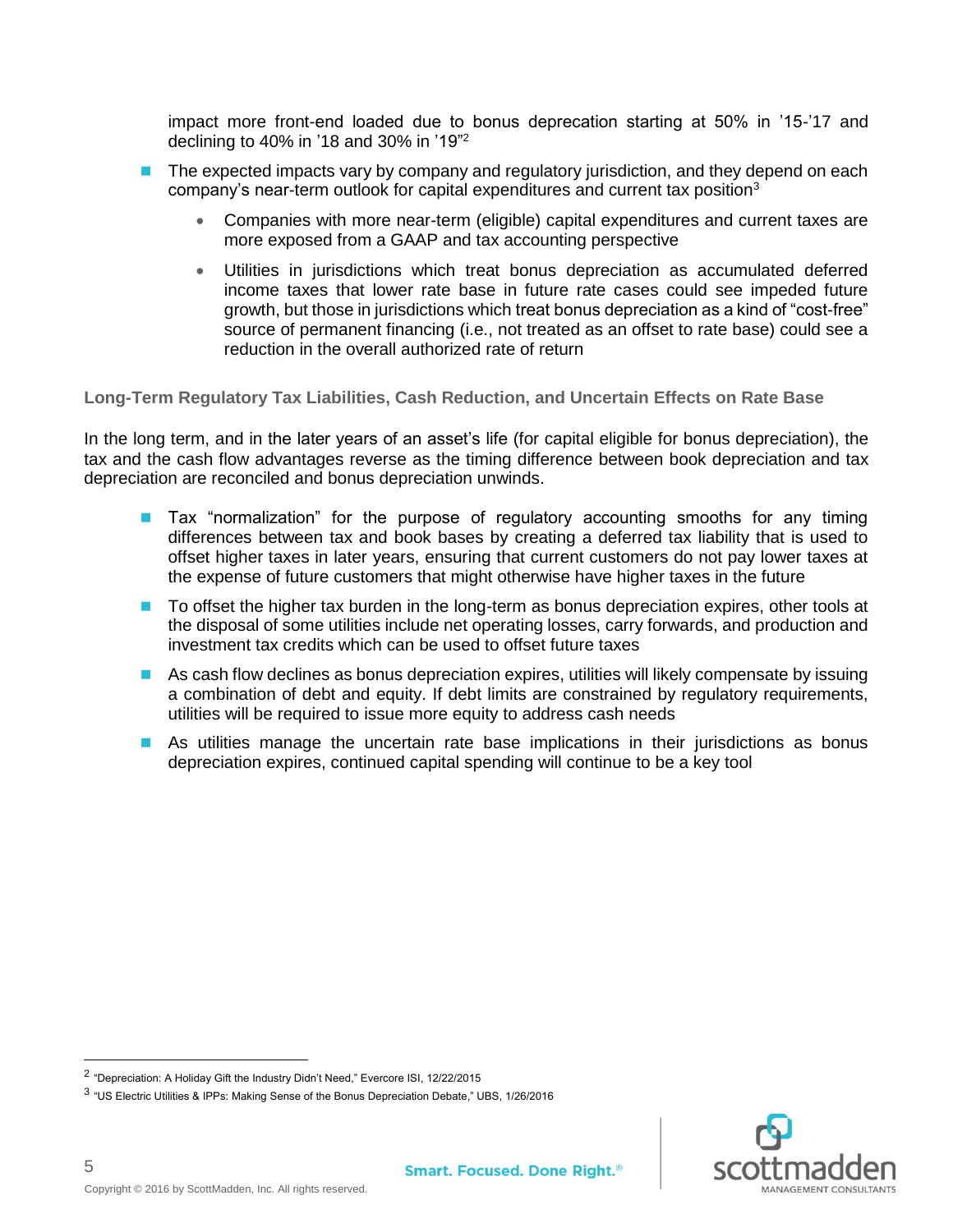## <span id="page-6-0"></span>**ILLUSTRATIVE IMPLICATIONS AND CONSIDERATIONS**

**Example 1 – Purchase of a \$100K Asset without Bonus Depreciation**

Implications of adding a \$100K asset (20-year life) before bonus depreciation (no tax deferral) are outlined below:

Year  $1 - As$  a new asset is placed into service in Year 1, it creates a tax cost commensurate with the value of the asset (\$792 in Year 1). No taxes are accumulated or deferred to future years  $\Gamma$ 

| No Tax Deferral                                        | Year 1                         | Year <sub>2</sub> | Year 3<br>.    | Year 21         |
|--------------------------------------------------------|--------------------------------|-------------------|----------------|-----------------|
| (000's)                                                |                                |                   |                |                 |
| Beginning Plant Balance                                |                                | 100,000           | 100,000        | 100,000         |
| <b>Plant Addition</b>                                  | 100,000                        |                   |                |                 |
| <b>Ending Plant Balance</b>                            | 100,000                        | 100,000           | 100,000        | 100,000         |
| Beginning / Ending Average                             | 50,000                         | 100,000           | 100,000        | 100,000         |
| Depreciation Rate                                      | 5.00%                          | 5.00%             | 5.00%          | 5.00%           |
| <b>Tax Rate</b>                                        | 40.00%                         | 40.00%            | 40.00%         | 40.00%          |
| <b>Bonus Depreciation</b>                              | 0.00%                          | 0.00%             | 0.00%          | 0.00%           |
| MACRS 20-year                                          | 3.75%                          | 7.22%             | 6.68%          | 2.23%           |
| Weighted Cost of Debt                                  | 2.00%                          | 2.00%             | 2.00%          | 2.00%           |
| Weighted Cost of Equity                                | 5.00%                          | 5.00%             | 5.00%          | 5.00%           |
| Required Rate of Return                                | 7.00%                          | 7.00%             | 7.00%          | 7.00%           |
| Plant Investment                                       | <b>Rate Analysis</b><br>50,000 | 100,000           | 100,000        | 100,000         |
| Depreciation Reserve                                   | 1,250                          | 5,000             | 10,000         | 97,500          |
| <b>Accumulated Deferred Taxes</b>                      |                                |                   |                |                 |
|                                                        | 48,750                         | 95,000            | 90,000         | 2,500           |
| Average Rate Base                                      | 48,750                         | 95,000            | 90,000         | 2,500           |
| <b>Tax Depreciation</b>                                | 3,750                          | 7,219             | 6,677          | 2,230           |
| Debt Return                                            | 975                            |                   |                | 50              |
|                                                        |                                | 1,900             | 1,800          |                 |
| Equity Return<br><b>Current Income Tax Requirement</b> | 2,438<br>792                   | 4,750<br>1,687    | 4,500<br>1,882 | 125<br>(1, 403) |
|                                                        |                                |                   |                |                 |
| <b>Book Depreciation</b>                               | 2.500                          | 5,000             | 5,000          |                 |
| <b>Annual Deferred Tax</b>                             |                                |                   | Ξ              |                 |
| <b>Total Revenue Requirements</b>                      | 6,704                          | 13,337            | 13,182         | (1,228)         |

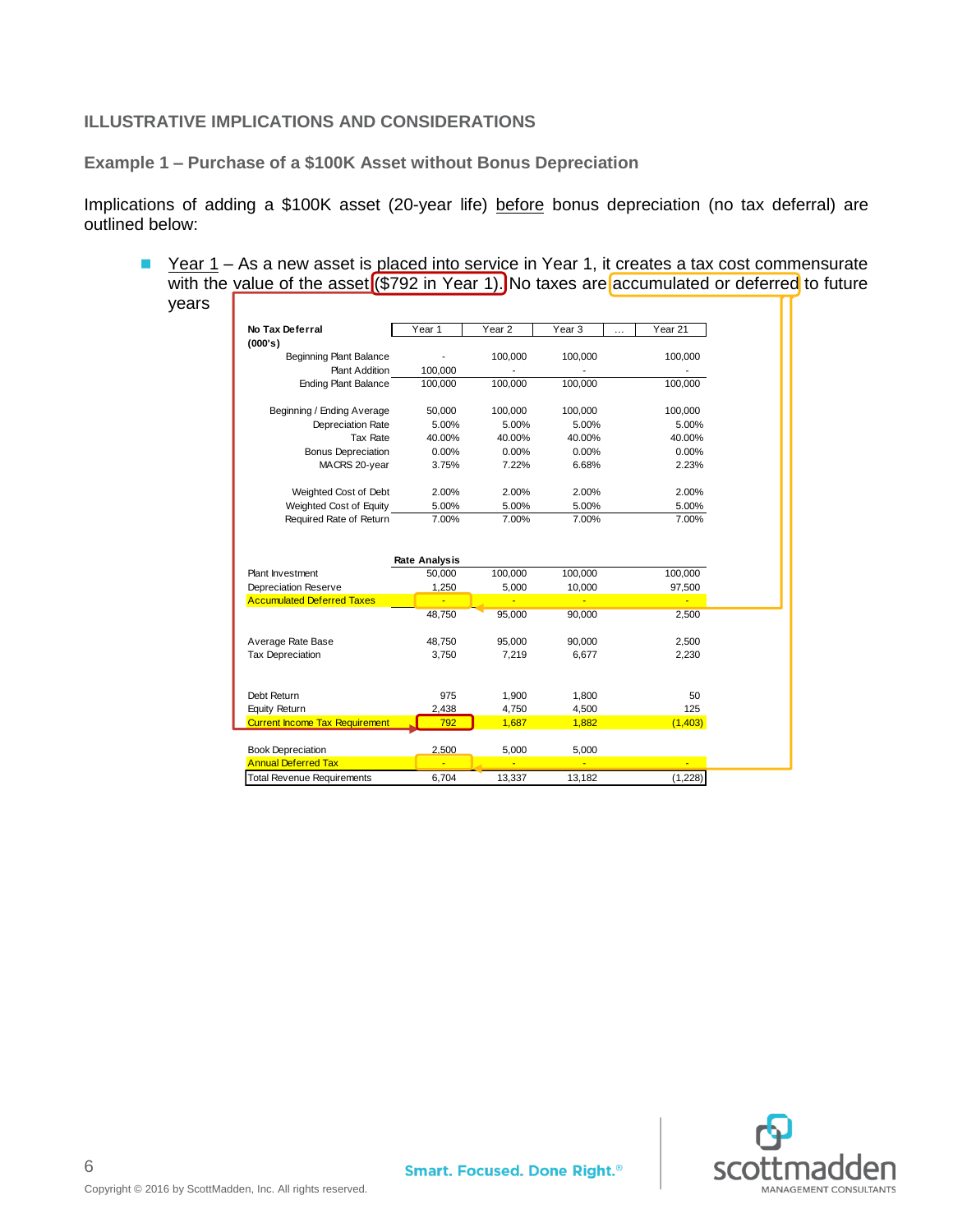■ Years 2-20 – In Years 2-20, the "Current Income Tax Requirement" increases in each of the first 10 years and then it declines in each of the latter 10 years until it becomes a credit when the asset is fully depreciated in Year 21

| No Tax Deferral                       | Year 1               | Year <sub>2</sub> | Year 3         | Year 21<br>$\cdots$ |
|---------------------------------------|----------------------|-------------------|----------------|---------------------|
| (000's)                               |                      |                   |                |                     |
|                                       |                      |                   |                |                     |
|                                       | <b>Rate Analysis</b> |                   |                |                     |
| Plant Investment                      | 50,000               | 100,000           | 100,000        | 100,000             |
| Depreciation Reserve                  | 1,250                | 5,000             | 10,000         | 97,500              |
| <b>Accumulated Deferred Taxes</b>     |                      | ٠                 | ÷              | ٠                   |
|                                       | 48,750               | 95,000            | 90,000         | 2,500               |
|                                       |                      |                   |                |                     |
| Average Rate Base                     | 48,750               | 95,000            | 90,000         | 2,500               |
| <b>Tax Depreciation</b>               | 3,750                | 7,219             | 6,677          | 2,230               |
|                                       |                      |                   |                |                     |
|                                       |                      |                   |                |                     |
| Debt Return                           | 975                  | 1,900             | 1,800          | 50                  |
| Equity Return                         | 2,438                | 4,750             | 4,500          | 125                 |
| <b>Current Income Tax Requirement</b> | 792                  | 1,687             | 1,882          | (1,403)             |
|                                       |                      |                   |                |                     |
| <b>Book Depreciation</b>              | 2,500                | 5,000             | 5,000          |                     |
| <b>Annual Deferred Tax</b>            |                      |                   | $\blacksquare$ |                     |
| <b>Total Revenue Requirements</b>     | 6,704                | 13,337            | 13,182         | (1,228)             |

**Example 2 – Purchase of a \$100K Asset after Bonus Depreciation**

Implications of adding a \$100K asset (20-year life) after bonus depreciation (with tax deferral) are outlined below:

■ Year 1 – As new asset is placed into service in Year 1, it creates a tax credit (negative "Current Income Tax Requirement" of \$18,454), but it also contributes an offsetting value to the "Annual Deferred Tax" (\$19,750) account. The deferred tax also accrues to the "Accumulated Deferred" Taxes" account  $(\$9,875 = \$19,750/2$  to account for beginning-of-year and end-of-year averaging)

| Deferred Tax Method (\$000)                      | Year <sub>1</sub>    | Year <sub>2</sub> | Year <sub>3</sub> | Year 21<br>$\cdots$ |
|--------------------------------------------------|----------------------|-------------------|-------------------|---------------------|
|                                                  |                      |                   | 100,000           |                     |
| Beginning Plant Balance<br><b>Plant Addition</b> | 100,000              | 100,000           |                   | 100,000             |
| <b>Ending Plant Balance</b>                      | 100,000              | 100,000           | 100,000           | 100,000             |
|                                                  |                      |                   |                   |                     |
| Beginning / Ending Average                       | 50,000               | 100,000           | 100,000           | 100,000             |
| Depreciation Rate                                | 5.00%                | 5.00%             | 5.00%             | 5.00%               |
| Tax Rate                                         | 40.00%               | 40.00%            | 40.00%            | 40.00%              |
| <b>Bonus Depreciation</b>                        | 50.00%               | 0.00%             | 0.00%             | 0.00%               |
| MACRS 20-year                                    | 3.75%                | 7.22%             | 6.68%             | 2.23%               |
| Weighted Cost of Debt                            | 2.00%                | 2.00%             | 2.00%             | 2.00%               |
| Weighted Cost of Equity                          | 5.00%                | 5.00%             | 5.00%             | 5.00%               |
| Required Rate of Return                          | 7.00%                | 7.00%             | 7.00%             | 7.00%               |
|                                                  | <b>Rate Analysis</b> |                   |                   |                     |
| Plant Investment                                 | 50,000               | 100,000           | 100,000           | 100,000             |
| Depreciation Reserve                             | 1,250                | 5,000             | 10,000            | 97,500              |
| <b>Accumulated Deferred Taxes</b>                | 9,875                | 19,472            | 18,862            | 1,882               |
|                                                  | 38,875               | 75,528            | 71,139            | 618                 |
| Average Rate Base                                | 38,875               | 75,528            | 71,139            | 618                 |
| <b>Tax Depreciation</b>                          | 51,875               | 3,610             | 3,339             | 1,115               |
|                                                  |                      |                   |                   |                     |
| Debt Return                                      | 778                  | 1.511             | 1,423             | 12                  |
|                                                  |                      |                   |                   |                     |
| Equity Return                                    | 1.944                | 3,776             | 3,557             |                     |
| <b>Current Income Tax Requirement</b>            | (18, 454)            | 3,074             | 3,036             | 31<br>(425)         |
| <b>Book Depreciation</b>                         | 2.500                | 5,000             | 5,000             | ٠                   |
| <b>Annual Deferred Tax</b>                       | 19,750               | (556)             | (665)             | 446                 |

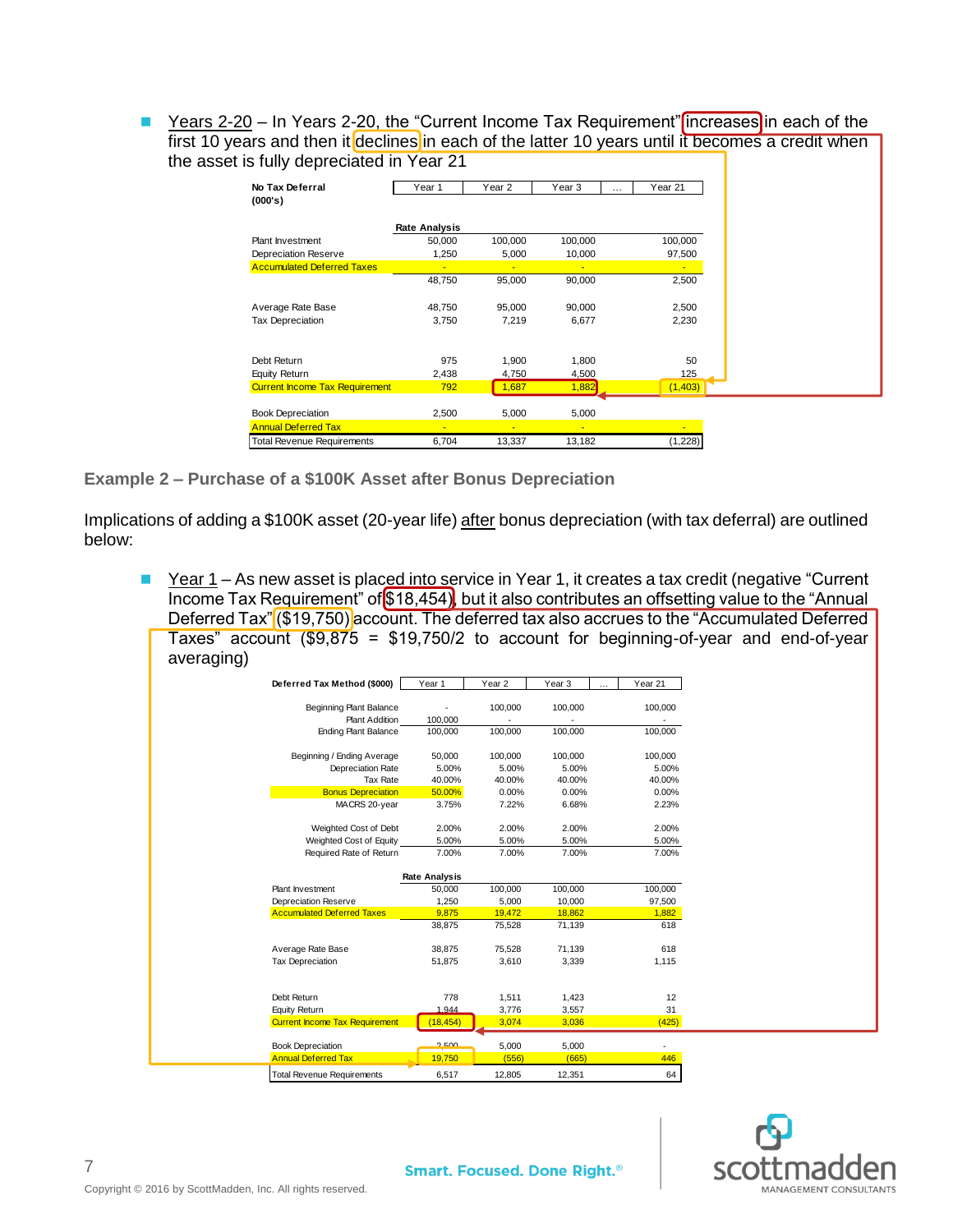$\blacksquare$  Years 2-20 – In Years 2-20, the "Current Income Tax Requirement" becomes a positive value, and "Annual Deferred Tax" becomes a credit that amortizes over the useful life of the asset to account for the difference between the tax and book value of the asset

| Deferred Tax Method (\$000)           | Year 1               | Year 2  | Year 3  | $\cdots$ | Year 21                  |
|---------------------------------------|----------------------|---------|---------|----------|--------------------------|
|                                       | <b>Rate Analysis</b> |         |         |          |                          |
| Plant Investment                      | 50,000               | 100,000 | 100,000 |          | 100,000                  |
| Depreciation Reserve                  | 1,250                | 5,000   | 10,000  |          | 97,500                   |
| <b>Accumulated Deferred Taxes</b>     | 9,875                | 19,472  | 18,862  |          | 1,882                    |
|                                       | 38,875               | 75,528  | 71,139  |          | 618                      |
| Average Rate Base                     | 38,875               | 75,528  | 71,139  |          | 618                      |
| Tax Depreciation                      | 51,875               | 3,610   | 3,339   |          | 1,115                    |
| Debt Return                           | 778                  | 1,511   | 1,423   |          | 12                       |
| Equity Return                         | 1.944                | 3.776   | 3.557   |          | 31                       |
| <b>Current Income Tax Requirement</b> | (18, 454)            | 3,074   | 3,036   |          | (425)                    |
| <b>Book Depreciation</b>              | 2,500                | 5,000   | 5,000   |          | $\overline{\phantom{a}}$ |
| <b>Annual Deferred Tax</b>            | 19,750               | (556)   | (665)   |          | 446                      |
| <b>Total Revenue Requirements</b>     | 6,517                | 12,805  | 12,351  |          | 64                       |

Bottom line – Bonus depreciation increases the amount of cash generated in the first year of an asset's life (~\$18K in this example), but it also reduces average rate base (~\$8K per year on average over the 20-year life of the asset), pre-tax equity returns (total of  $\sim$ \$9K), and total revenue requirements (total of  $\sim$ \$19K  $*$  7% required rate of return =  $\sim$ \$1.3K), relative to the scenario without bonus depreciation. Tax "normalization" requirements for regulatory accounting (vs. tax accounting) and rate-making require a deferral of tax liabilities to account for any differences between tax and book accounting

## ■ Key Assumptions

- Regulatory timing For the purpose of the illustrative analysis above, it is assumed that the incremental investment of \$100K has an immediate impact on earnings. Actual timing will depend upon the utility's specific regulatory construct (i.e., rate case timing and structure), and companies utilizing rate riders for recovery of near-term investments will see a contemporaneous downward adjustment in rates
- Positive taxable income This assumes that the utility is paying taxes and capable of capturing the tax benefit of bonus depreciation. If a utility has a net operating loss balance, the bonus depreciation can often be accrued as a regulatory asset to be carried forward and amortized over the remaining useful life of the underlying asset

## **Additional Considerations**

The impact of bonus depreciation will be a function of multiple factors which are not exclusive to the tax paying position or equity needs of any specific utility.

**Utilities which recover costs through historical test-year rate case filings would not see an** adjustment in their revenue requirement for rate-making until the next rate case

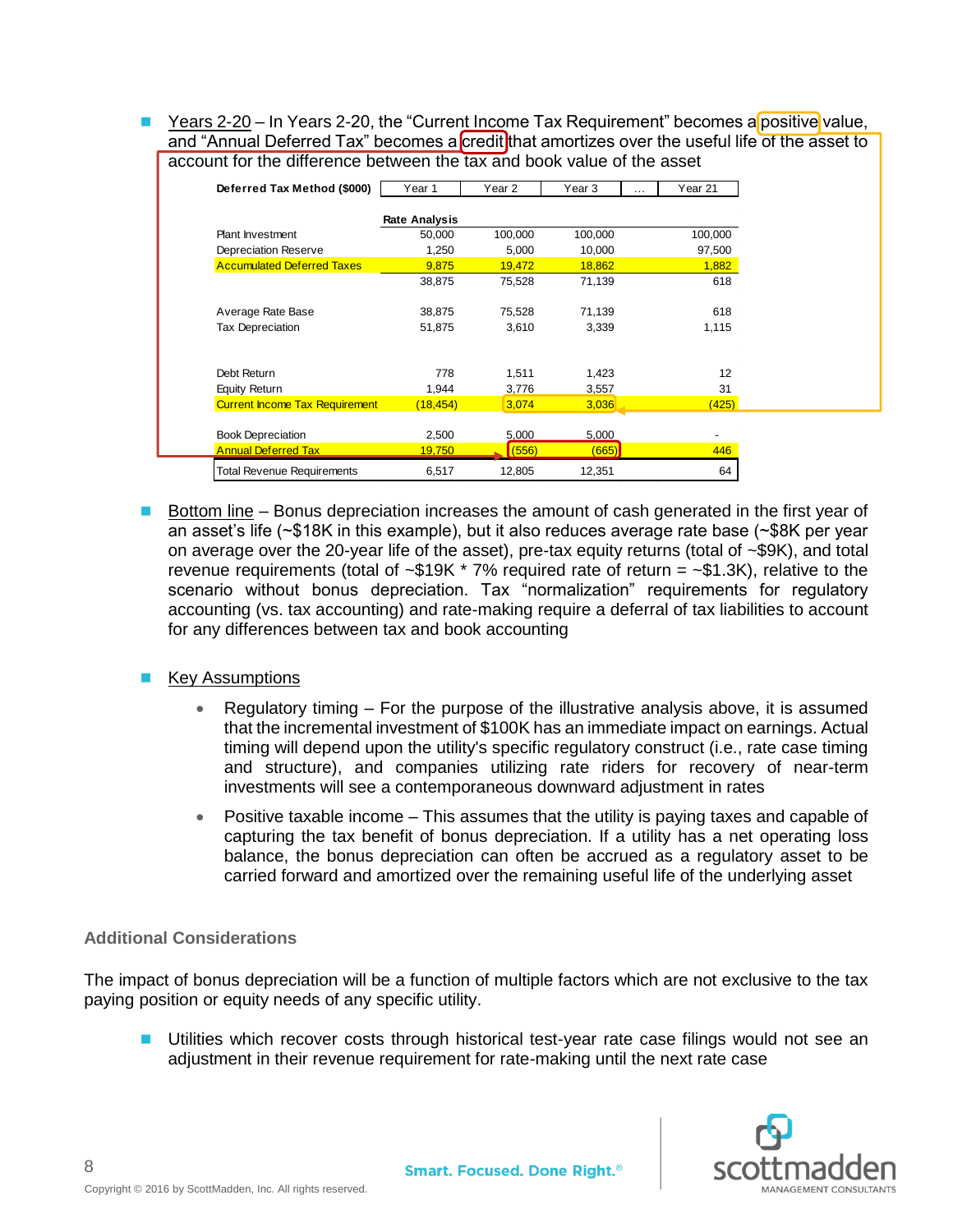**Utilities which recover costs through traditional rate case filings could "recycle" excess cash** flow into higher near-term capital spending by bringing forward necessary capital projects to mitigate the potential impact of bonus depreciations on earnings without necessarily requiring significant rate relief

**Potential Options and Offsets for Addressing Adverse Impacts of Bonus Depreciation**

- **E** Elect not to use bonus depreciation (e.g., ITC Holdings has not historically elected to use bonus depreciation but has not made a determination about election going forward)
- Increase capital expenditures to make use of additional "headroom" in rates and additional operating cash flow. Moody's estimates that "utilities poured the tax benefit [from bonus depreciation] back into their businesses, increasing capital spending to 28% of revenues in 2012 from 18% in 2007. This will protect their rate base and enable them to reduce capital spending to partially offset the higher future tax obligation"
- Continue to take advantage of incentives in place for investment in renewables (e.g., Southern Company and Dominion can move forward "placeholder" capital expenditures not specifically assigned as of Q4 2014)
- Reduce costs (e.g., next round of cost cuts coming, potentially including Ameren, Consumers Energy, Exelon, and WEC Energy), for companies with announced transactions, provide clarity on merger synergies and reflection in forward earnings estimate (e.g., Duke Energy and Southern Company)

## <span id="page-9-0"></span>**APPENDICES**

- **Appendix A MACRS Depreciation Schedules**
- **Appendix B Depreciable Asset Lives for Electric and Gas Utility Services**
- **Appendix C** History of Bonus Depreciation Rates from 2001 through 2019
- **Appendix D Bonus Depreciation Comments from Recent Company Reports (Q1, 2016)**
- Appendix E S&P Global Market Intelligence Article: "S&P, Moody's Warn Utilities Must Plan for Bonus Depreciation Tax Break's Expiration" (S&P Global Market Intelligence, 4/12/2016)

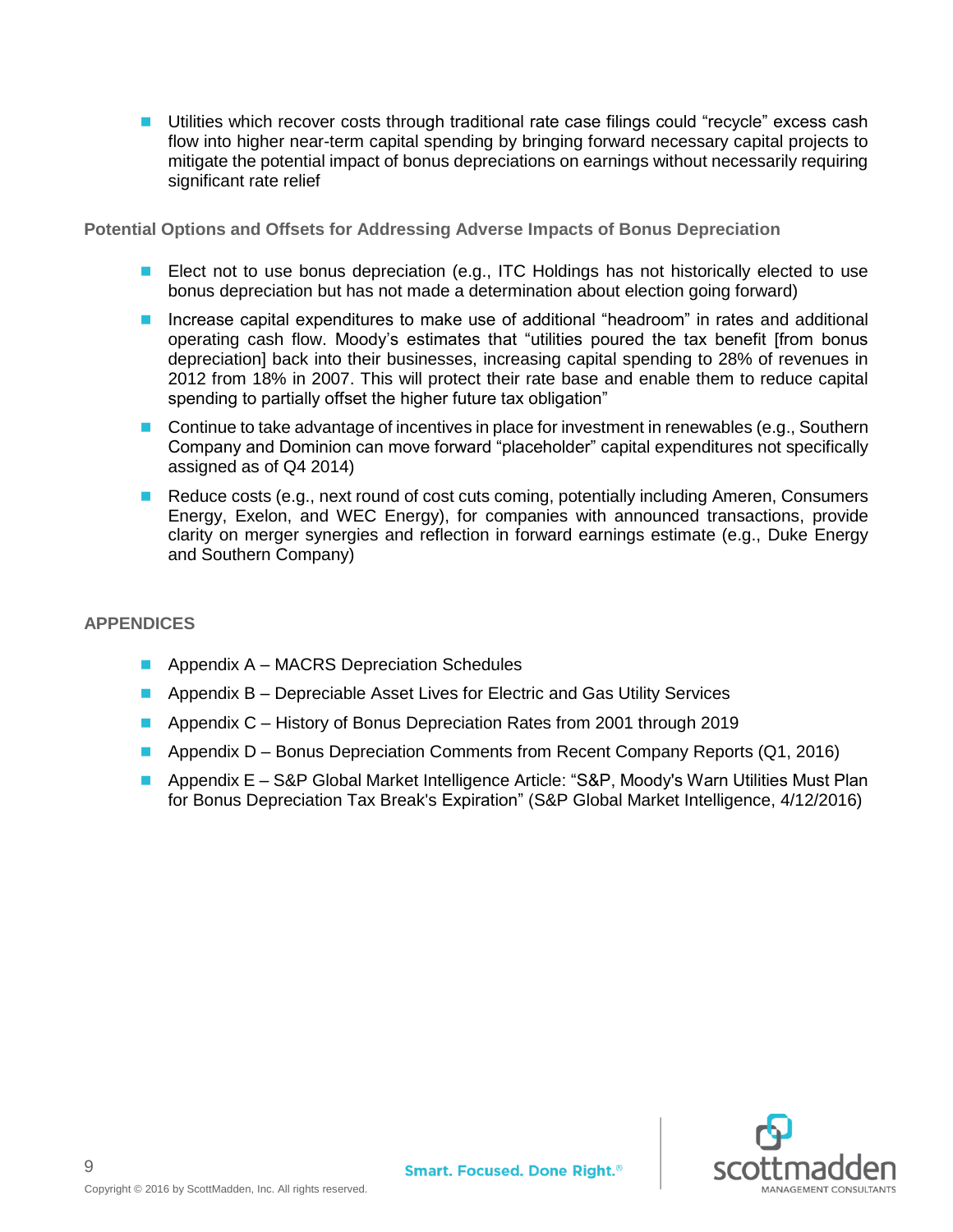|                            | Depreciation rate for recovery period |                                            |                                           |                                           |                                       |                                            |  |
|----------------------------|---------------------------------------|--------------------------------------------|-------------------------------------------|-------------------------------------------|---------------------------------------|--------------------------------------------|--|
| Year                       | 3-year                                | 5-year                                     | 7-year                                    | 10-year                                   | 15-year                               | 20-year                                    |  |
| 1<br>2<br>3<br>4<br>5      | 33.33%<br>44.45<br>14.81<br>7.41      | 20.00%<br>32.00<br>19.20<br>11.52<br>11.52 | 14.29%<br>24.49<br>17.49<br>12.49<br>8.93 | 10.00%<br>18.00<br>14.40<br>11.52<br>9.22 | 5.00%<br>9.50<br>8.55<br>7.70<br>6.93 | 3.750%<br>7.219<br>6.677<br>6.177<br>5.713 |  |
| 6<br>7<br>8<br>9<br>10     |                                       | 5.76                                       | 8.92<br>8.93<br>4.46                      | 7.37<br>6.55<br>6.55<br>6.56<br>6.55      | 6.23<br>5.90<br>5.90<br>5.91<br>5.90  | 5.285<br>4.888<br>4.522<br>4.462<br>4.461  |  |
| 11<br>12<br>13<br>14<br>15 |                                       |                                            |                                           | 3.28                                      | 5.91<br>5.90<br>5.91<br>5.90<br>5.91  | 4.462<br>4.461<br>4.462<br>4.461<br>4.462  |  |
| 16<br>17<br>18<br>19<br>20 |                                       |                                            |                                           |                                           | 2.95                                  | 4.461<br>4.462<br>4.461<br>4.462<br>4.461  |  |
| 21                         |                                       |                                            |                                           |                                           |                                       | 2.231                                      |  |

#### <span id="page-10-0"></span>3-, 5-, 7-, 10-, 15-, and 20-Year Property<br>Half-Year Convention Table A-1.

## <span id="page-10-1"></span>**Appendix B – Depreciable Asset Lives for Electric and Gas Utility Services**

| <b>Asset</b><br><b>Class</b> | <b>Description of</b><br>Assets Included*                    | <b>Class Life</b><br>(in Years) | General<br><b>Depreciation</b> | <b>Alternative</b><br><b>Depreciation</b> |
|------------------------------|--------------------------------------------------------------|---------------------------------|--------------------------------|-------------------------------------------|
| 49.11                        | Electric Utility Hydraulic Production Plant                  | 50                              | 20                             | 50                                        |
| 49.12                        | <b>Electric Utility Nuclear Production Plant</b>             | 20                              | 15                             | 20                                        |
| 49.121                       | <b>Electric Utility Nuclear Fuel Assemblies</b>              | 5                               | 5                              | 5                                         |
| 49.13                        | <b>Electric Utility Steam Production Plant</b>               | 28                              | 20                             | 28                                        |
| 49.14                        | Electric Utility Transmission &<br><b>Distribution Plant</b> | 30                              | 20                             | 30                                        |
| 49.15                        | <b>Electric Utility Combustion Turbine</b>                   | 20                              | 15                             | 20                                        |
| 49.21                        | <b>Gas Utility Distribution Facilities</b>                   | 35                              | 20                             | 35                                        |

\*Note: Includes assets used in the production, transmission, and distribution of electricity and gas for sale (incl. related land improvements)

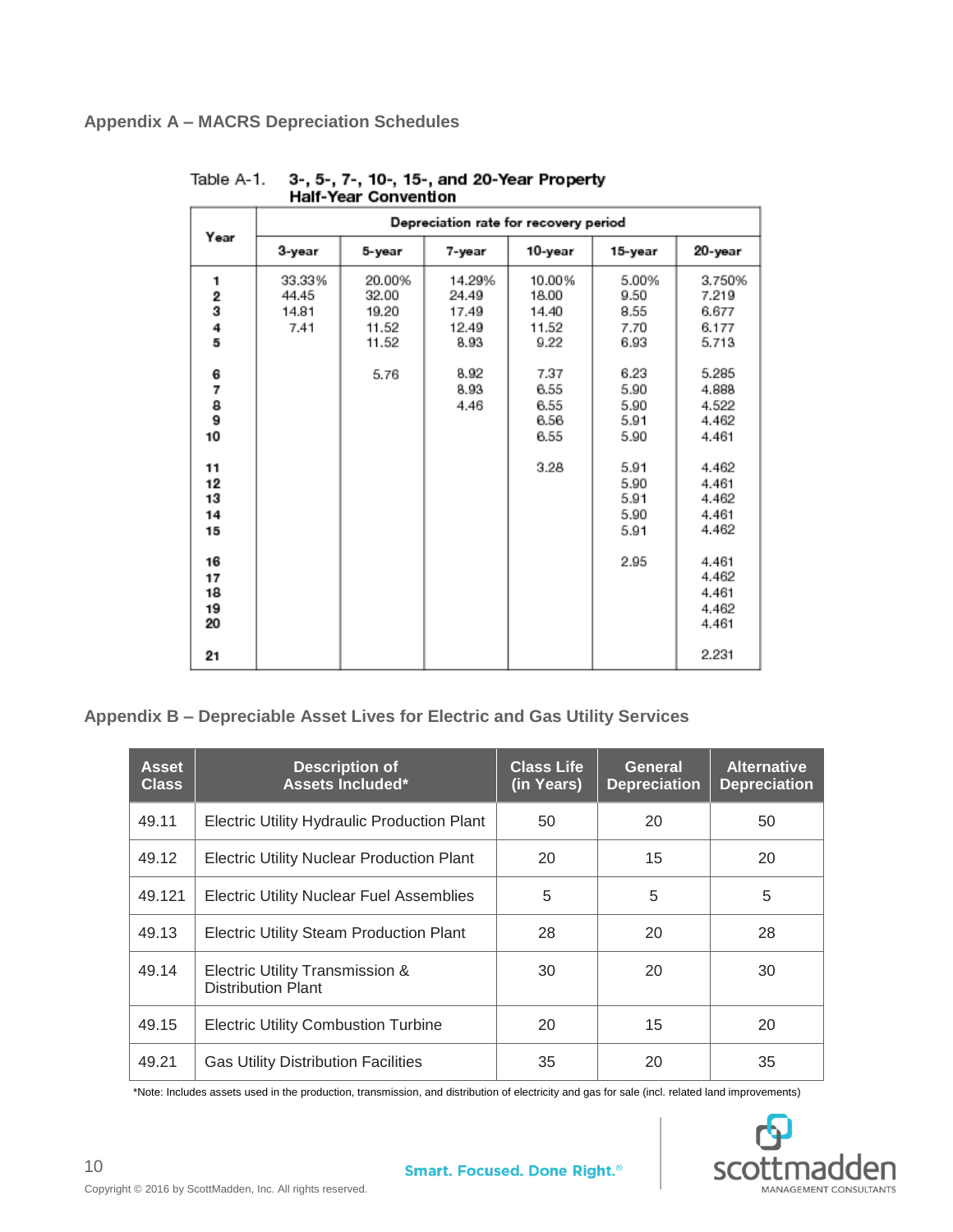| <b>Bonus Depreciation Rates</b> |                   |                   |  |  |  |
|---------------------------------|-------------------|-------------------|--|--|--|
| <b>Start Date</b>               | <b>End Date</b>   | <b>Bonus Rate</b> |  |  |  |
| September 11, 2001              | May 5, 2003       | 30%               |  |  |  |
| May 6, 2003                     | December 31, 2004 | 50%               |  |  |  |
| January 1, 2008                 | September 8, 2010 | 50%               |  |  |  |
| September 9, 2010               | December 31, 2011 | 100%              |  |  |  |
| January 1, 2012                 | December 31, 2017 | 50%               |  |  |  |
| January 1, 2018                 | December 31, 2018 | 40%               |  |  |  |
| January 1, 2019                 | December 31, 2019 | 30%               |  |  |  |

<span id="page-11-0"></span>**Appendix C – History of Bonus Depreciation Rates from 2001 through 2019**

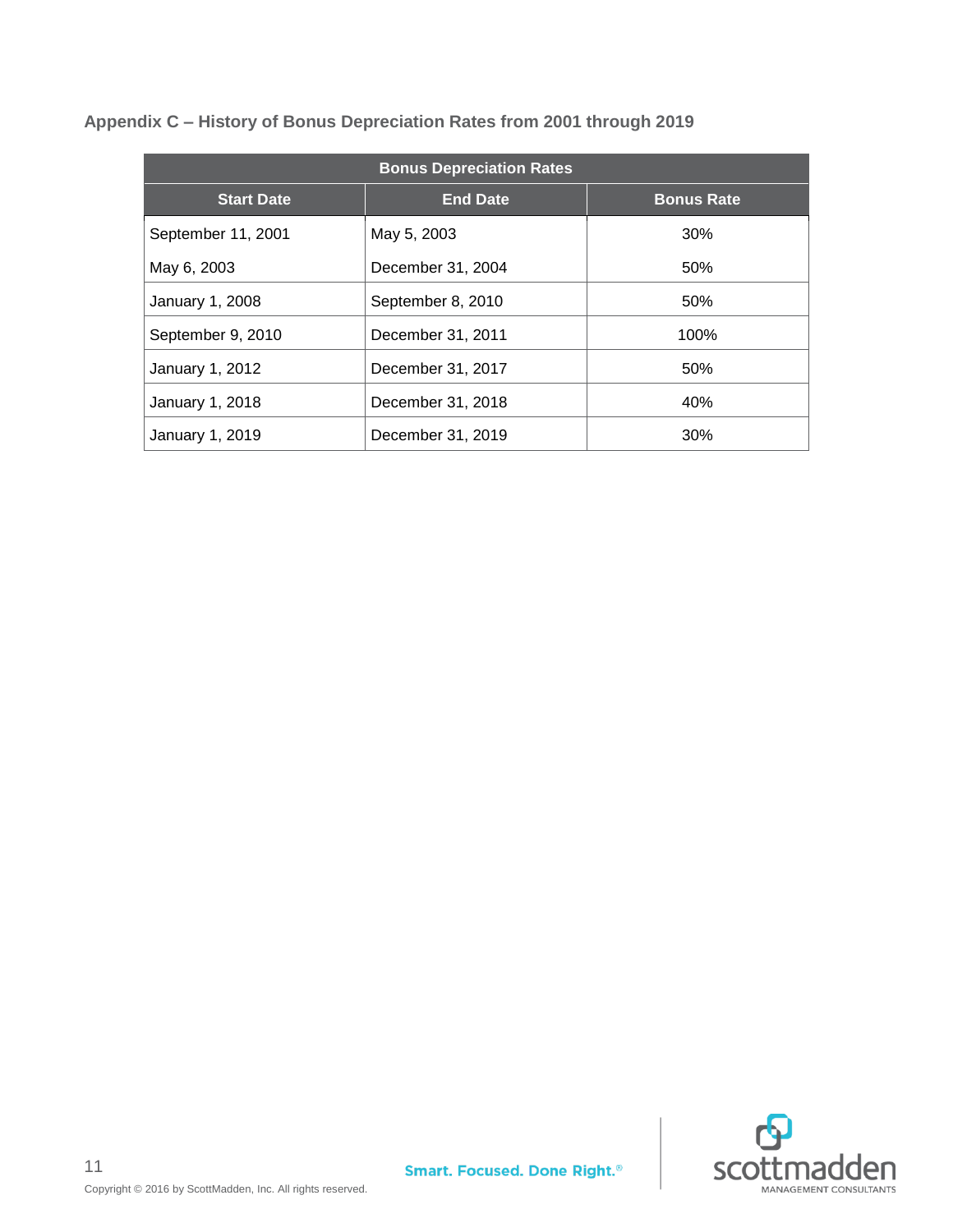## <span id="page-12-0"></span>**Appendix D – Bonus Depreciation Comments from Recent Company Reports (Q1 2016)**

| <b>Company</b>                                   | <b>Impact</b>            | <b>Comments</b>                                                                                                                                                                                                                                                                                                                                                                                                                                                                                                                                                                                                                                                                                                                  |
|--------------------------------------------------|--------------------------|----------------------------------------------------------------------------------------------------------------------------------------------------------------------------------------------------------------------------------------------------------------------------------------------------------------------------------------------------------------------------------------------------------------------------------------------------------------------------------------------------------------------------------------------------------------------------------------------------------------------------------------------------------------------------------------------------------------------------------|
| <b>AEP</b>                                       | $=$                      | Lower cash tax burden leads to \$1B annual increase in capital spending in 2017 and 2018. No<br>impact on earnings.                                                                                                                                                                                                                                                                                                                                                                                                                                                                                                                                                                                                              |
| Ameren Corp.                                     | +                        | Brought forward \$1.5B of additional CapEx in Illinois that offsets negative rate base impact. Reduced<br>long-term adjusted EPS CAGR to 5-8% (2016 Adj.-2020) vs 7-10% (2013 Adj.-2018).                                                                                                                                                                                                                                                                                                                                                                                                                                                                                                                                        |
| CenterPoint Energy                               |                          | Decreases rate base by \$1.6B for electric and \$44.6M for gas through 2020 due to increase in<br>deferred taxes.                                                                                                                                                                                                                                                                                                                                                                                                                                                                                                                                                                                                                |
| CMS Energy Corp.                                 | $\ddot{}$                | Tax savings of \$600M combined with leftover net operating losses avoids equity issuance for seven<br>years. Ability to accelerate CapEx to offset earnings impact.                                                                                                                                                                                                                                                                                                                                                                                                                                                                                                                                                              |
| <b>Dominion Resources</b>                        | $=$                      | Anticipates \$2.5B cash flow benefit over the intermediate term. Had already announced the<br>cancellation of \$500M-\$1B of planned equity issuances through 2017 with the expectation of a two-<br>year extension (accretive by \$0.02/year at \$250M/year). While utility rate base will experience some<br>decline from accelerated depreciation and deferred taxes, the effect is expected to be immaterial.                                                                                                                                                                                                                                                                                                                |
| <b>DTE Energy</b>                                | $=$                      | Expects \$300M-\$400M of cash flow benefit over the next five years, resulting in lower planned<br>equity issuances. This is only modestly higher than the previously discussed \$150M-\$300M for a<br>two-year extension. However, this negative impact on rate base is more than offset over time by<br>\$500M-\$600M reduced equity issuances through 2018.                                                                                                                                                                                                                                                                                                                                                                   |
| Duke Energy Corp.                                | $=$                      | After-tax deductions result in ~\$1B in incremental cash flows in 2018-2020 timeframe. Earnings<br>lower by \$0.04-\$0.05 per year through 2018. The company intends to file its larger rate cases in the<br>2018+ period, reflecting the impact of bonus on earnings as part of this updated tariff. This will<br>moderate growth anticipated out of these cases rather than immediately impact rates. In contrast,<br>cash flow benefits are also delayed seeing the company was not anticipated to be a cash tax payer<br>for some time already (beginning in 2018-2020). 'Additional regulatory discretionary spend' of \$3B<br>cumulatively offsets the \$2.5B cumulative loss of rate base from bonus depreciation impact. |
| Edison International                             | $=$                      | Impact of additional deferred taxes on rate base (\$700M from 2015 through 2017 from bonus<br>depreciation) is offset by increased pole replacement CapEx.                                                                                                                                                                                                                                                                                                                                                                                                                                                                                                                                                                       |
| Entergy Corp.                                    | $=$                      | Minimal impact on rate base growth.                                                                                                                                                                                                                                                                                                                                                                                                                                                                                                                                                                                                                                                                                              |
| <b>Eversource Energy</b>                         |                          | Extension lowers earnings growth expectation by 1%. EPS growth forecasted at 5%-7% annually<br>over 2015-2019, versus 6%-8% previously. Decreases cash tax liability by \$900M over 2015-2017,<br>though management did not specify a use of this cash.                                                                                                                                                                                                                                                                                                                                                                                                                                                                          |
| Exelon Corp.                                     | $=$                      | \$0.26 per share impact to EPS over 2016-2018. However, this does not include \$1.9B of incremental<br>cash flow benefit over this time period.                                                                                                                                                                                                                                                                                                                                                                                                                                                                                                                                                                                  |
| FirstEnergy Corp.                                | $=$                      | Modest rate base reduction extends outlook of no federal cash taxes until 2021.                                                                                                                                                                                                                                                                                                                                                                                                                                                                                                                                                                                                                                                  |
| NextEra Energy                                   | $=$                      | Minimal impact on cash tax outlook and earnings expectations.                                                                                                                                                                                                                                                                                                                                                                                                                                                                                                                                                                                                                                                                    |
| Otter Tail Corp.                                 | +                        | Extensions lower equity issuance needs by \$25M-\$35M over next five years.                                                                                                                                                                                                                                                                                                                                                                                                                                                                                                                                                                                                                                                      |
| PG&E Corp.                                       |                          | Expects \$1B-\$1.5B of rate-base reduction over next three years, but lower equity needs over the<br>same time frame. Net EPS impact of \$0.02 for every \$500M of bonus depreciation.                                                                                                                                                                                                                                                                                                                                                                                                                                                                                                                                           |
| <b>Pinnacle West</b>                             | $=$                      | Extension provides cash flow benefits around \$550M through 2019 and reduces rate base by<br>approximately \$200M in 2018.                                                                                                                                                                                                                                                                                                                                                                                                                                                                                                                                                                                                       |
| PPL Corp.                                        | $=$                      | Reduces federal cash tax outlook by approximately \$270M over the next five years. Reduction in<br>equity needs to \$100M per year from \$200M per year over the next five years partially mitigates the<br>negative earnings impact.                                                                                                                                                                                                                                                                                                                                                                                                                                                                                            |
| <b>Public Service</b><br><b>Enterprise Group</b> | $\overline{\phantom{m}}$ | \$1.7B of additional cash flow through 2019. Bonus depreciation is expected to have a ~\$0.03 impact<br>on transmission in 2016.                                                                                                                                                                                                                                                                                                                                                                                                                                                                                                                                                                                                 |
| Southern Company                                 |                          | Expects \$4B-\$5B of cash flow benefit through 2020, reducing need for additional equity. Assuming a<br>proportional reduction to capital requirements at 40% equity, this leaves only \$1.2B remaining block<br>equity for 2016 with none contemplated thereafter (vs. \$2B more previously anticipated post-closing<br>from 2017-2019).                                                                                                                                                                                                                                                                                                                                                                                        |
| <b>WEC Energy Group</b>                          | $=$                      | Approximately \$1B in cash benefits from 2016-2017 has no material impact to earnings. Company<br>has the flexibility to bring forward CapEx given a strong backlog of investments.                                                                                                                                                                                                                                                                                                                                                                                                                                                                                                                                              |
| Westar Energy                                    | $\overline{\phantom{a}}$ | Reduction in rate base of \$150M-\$200M over the next five years. The new five-year CAGR from<br>2015-2020 is 4.9% vs. 5.5% for the prior four-year 2015-2019 period, with -50 bps from bonus<br>depreciation alone.                                                                                                                                                                                                                                                                                                                                                                                                                                                                                                             |
| <b>Xcel Energy</b>                               | $\overline{\phantom{a}}$ | Reduces rate base growth by 70-80 bps to 3.7% (from 4.5%) CAGR over five years.                                                                                                                                                                                                                                                                                                                                                                                                                                                                                                                                                                                                                                                  |

Sources: "A Warm December Caps EPS Growth for U.S. Utilities," Fitch Ratings (3/18/2016); "Power, Utilities, and Renewables: What We Learned with 4Q Results," UBS (3/7/2016)



12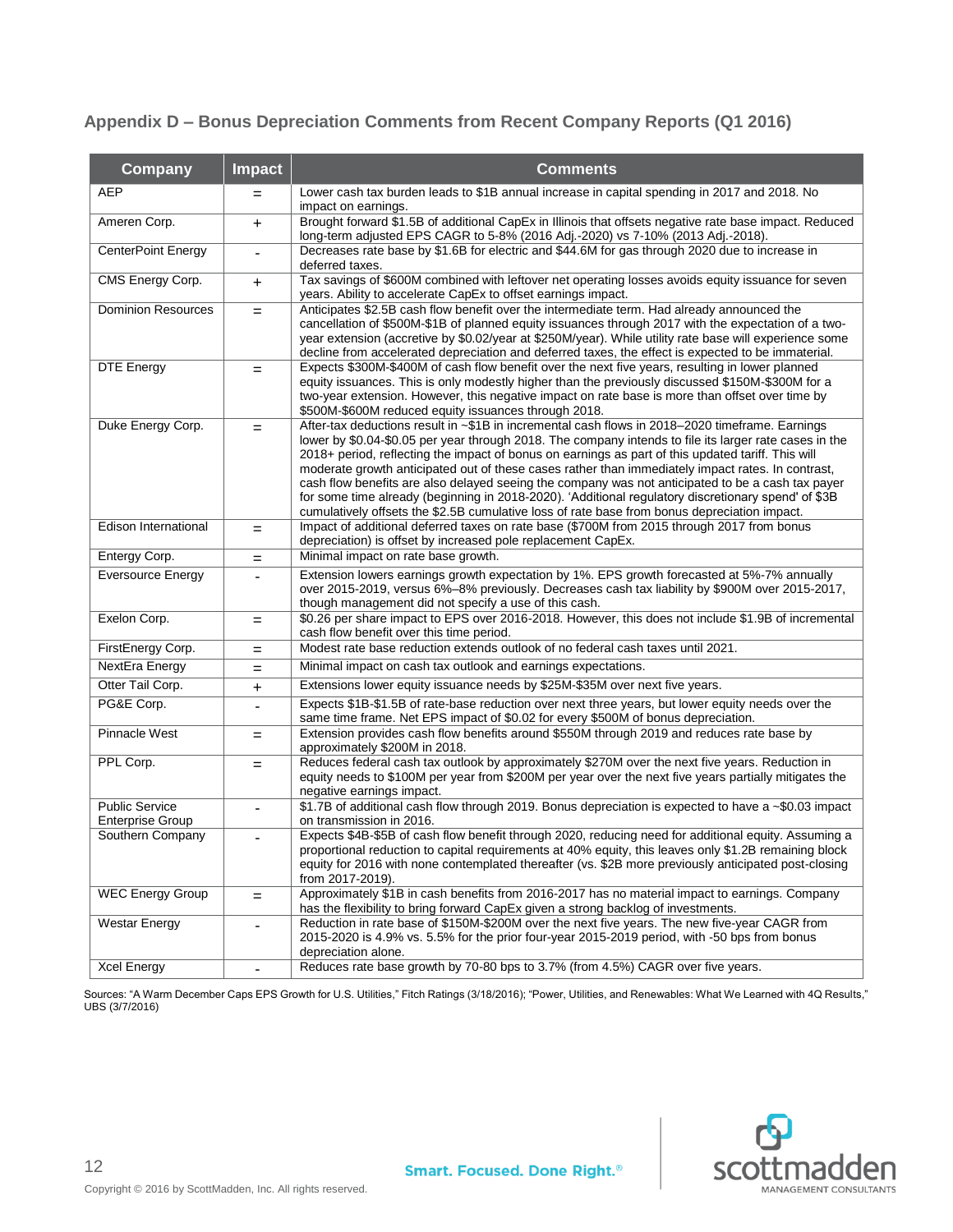<span id="page-13-0"></span>**Appendix E – S&P Global Market Intelligence Article: "S&P, Moody's Warn Utilities Must Plan for Bonus Depreciation Tax Break's Expiration" (S&P Global Market Intelligence, 4/12/2016)**

## *By: Daniel Testa*

The recent extension in bonus depreciation is likely to boost utility cash flows in coming years, but in recent reports, rating agencies flag uncertainty about potential credit hazards down the road.

Standard & Poor's Ratings Services issued a report March 29 in which credit analyst Obie Ugboaja characterized the extension by Congress of bonus depreciation as broadly positive for utilities. "Utilities are going to receive this increased cash benefit that will allow them to support their increased capital spending," Ugboaja said. "We think that increased capital spending is likely to continue because of things like infrastructure replacement, new generation spending, and M&A activity that we've seen in the sector recently."

But regulators in different states and jurisdictions treat bonus depreciation differently, requiring utilities to plan carefully for the earnings impacts of the bonus depreciation extension beyond the near term. "Utilities have to somehow manage regulatory risk that is associated with the depreciation, because of the effect that it has on rate base," Ugboaja said. "So how they manage through that with their respective regulatory environment, in their respective regulatory jurisdictions, will play more of a factor in the long run."

A recent report by Moody's, issued March 17, echoed those concerns that the immediate benefit of bonus depreciation has the potential to increase long-term uncertainty when the current extension expires in 2020. When that occurs, utilities will have to fill the resulting cash-flow gap with a mix of new debt and equity. "To the extent that utilities take on more debt than equity, the credit impact could be negative," Moody's Vice President and Senior Analyst Jeffrey Cassella wrote.

In December 2015 the U.S. Congress passed a \$1.15 trillion spending bill that included five-year extensions of wind and solar investment tax credits, as well as an extension of bonus depreciation. The extension allows investor-owned utilities to depreciate 50% of capital investments in 2015, 2016 and 2017, then 40% of capital investments in 2018 and 30% in 2019. Bonus depreciation is a policy tool that allows companies to deduct depreciation more quickly, effectively accelerating depreciation expense, and thus lowering that company's tax obligation and increasing cash flows in the near term. Companies that use this deduction would owe fewer taxes in the year they make a capital investment, but more during remaining years of the asset's life.

While bonus depreciation benefits a utility's cash flows, because assets are depreciating more quickly, it generally reduces the rate base upon which regulated utilities earn a return.

With the release of 4Q 2015 earnings results, numerous large cap utilities adjusted their earnings outlook in light of the bonus depreciation extension. Southern Co. management projected the five-year extension of bonus depreciation would improve cash flows by roughly \$4B through 2020, and potentially more depending on growth at its wholesale generation business, Southern Power Co. However, Southern anticipates a negative impact of \$0.04 per share in 2016 due to bonus depreciation.

At Exelon Corp., management expects a negative EPS impact due to bonus depreciation of \$0.09 in 2016, \$0.11 in 2017 and \$0.06 in 2018. But the company also emphasized the improved cash flow the company expects to enjoy as a result of the extension, estimating it at \$625M in 2016, \$675M in 2017 and \$600M in 2018.